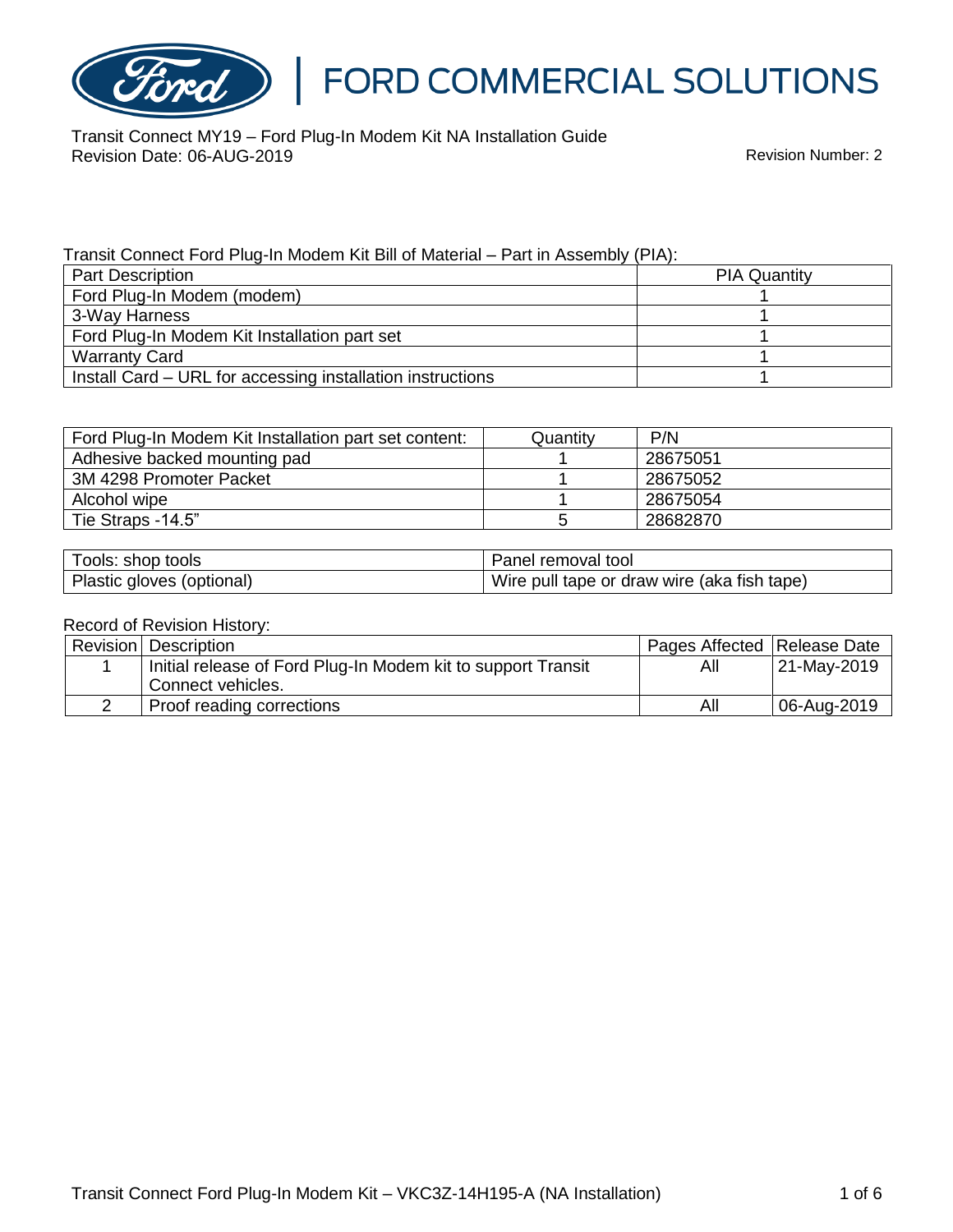

Transit Connect MY19 – Ford Plug-In Modem Kit NA Installation Guide Revision Date: 06-AUG-2019 Revision Number: 2

# **Ford Plug-In Modem Kit – Content**



# **Ford Plug-In Modem Kit – Installation Procedure**

- Read the installation procedure thoroughly before proceeding; modem location and orientation are critical to cellular/GPS connectivity and the kit's overall performance.
- Run standard vehicle diagnostics to check if any codes are set before the Ford Plug-In Modem installation. Repair vehicle if necessary before proceeding.
- Refer to Ford Workshop Manual Instructions for vehicle disassemble and reassemble instructions. All torque values are 1.5Nm+/-0.2Nm (13.3In-Lbs+/-1.8In-Lbs) unless otherwise specified in workshop manual or in these instructions.
- Set all fasteners aside for reassembly.
- Ensure the ignition switch is off, engine is off, and all accessories are off remove key from ignition and set aside.
- The Electronic Serial Number (ESN) located on the top of the Modem and the outside of the Ford Plug-In Modem Kit box is required to validate proper installation. **Tip:** Take a picture or record the ESN for use later

### **1. Vehicle Disassembly**

- 1.1 Remove the IP trim panel above the cluster cluster hood to access the modem mounting location.
	- Using a panel removal tool, slide tool into the gap of the cluster hood, gentle pull tool toward steering wheel. Slide hood out and up, and set aside.



Modem mount is under IP trim far left side of HVAC duct.



1.2 Disconnect the vehicle harness electrical connector from the Gateway Module A (GWM) (also known as: Smart Data Link Connector) for the harness installation (Ignition must be off and accessories off)



- The GWM is located slightly to the left and below the steering wheel.
- The GWM is attached to the knee panel bracket in the driver knee zone.
	- o Disconnect vehicle harness electrical connector.

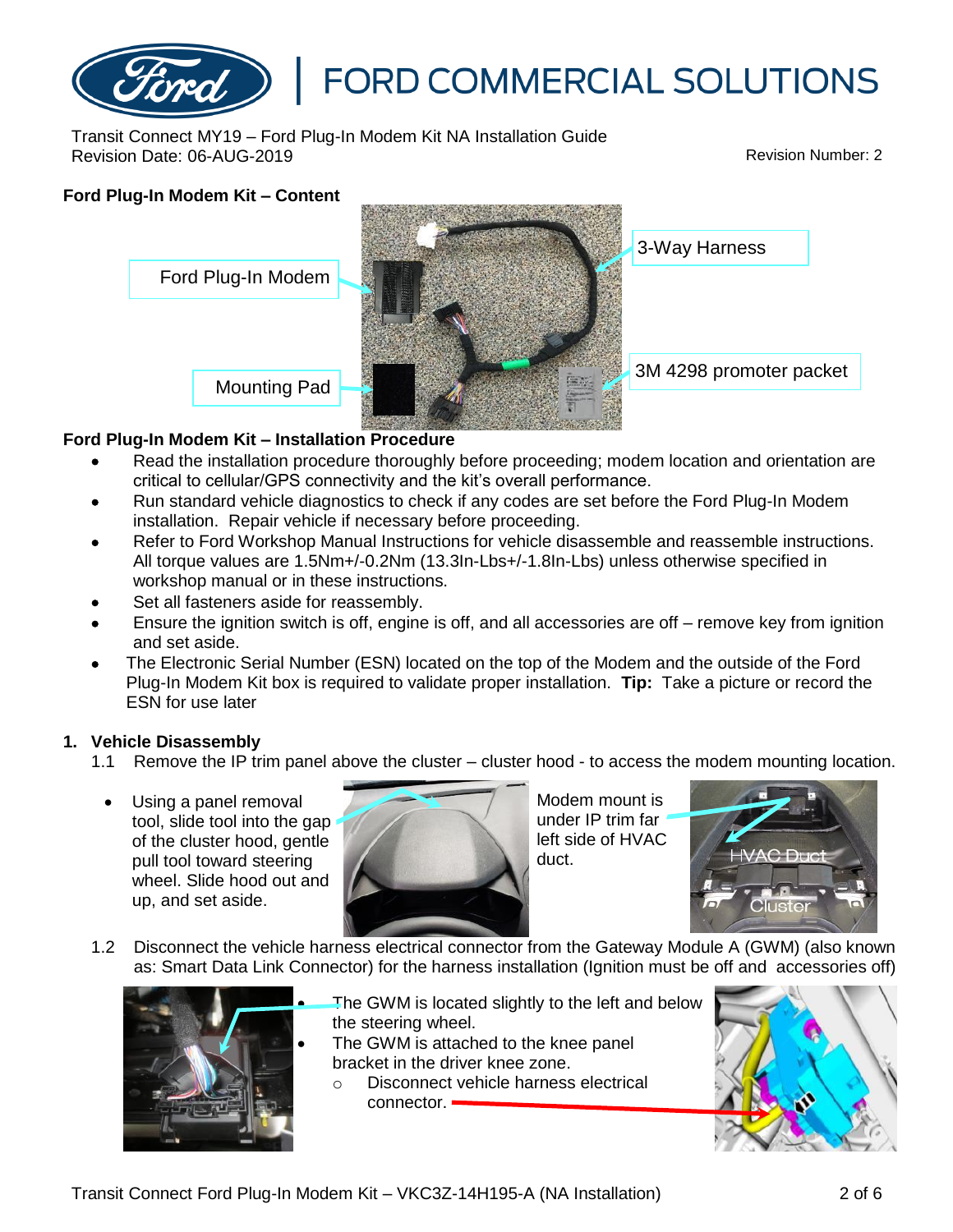

Transit Connect MY19 – Ford Plug-In Modem Kit NA Installation Guide Revision Date: 06-AUG-2019 Revision Number: 2

### **2. Vehicle Preparation**

- 2.1 Inspect the Ford Plug-In Modem's mounting location for surface prep.
	- 2.1.1 The modem mounts on the HVAC duct, left of the cluster under the IP dashboard trim panel. Visually inspect the surface to ensure it is free of any contaminants.



Surface prep: the mounting surface is highlighted in the pictures to left; the surface should be clean and dry.

- Clean the surface area slightly larger than the mounting pad with the isopropyl alcohol wipe provided before applying the 3M promoter.
- 2.2 Promoter application instructions

The kit contains a 3M 4298 promoter packet and an adhesive backed pad for mounting the Ford Plug-In Modem. (Please follow the 3M application instructions included in the next step to prepare the mounting surface for the pad.)



3M 4298 packet contains an applicator sponge soaking in promoter liquid - the liquid contents of the packet should be used as soon as possible after opening.



3M 4298 Application instructions - Hold the packet upright and avoid squeezing the packet. The packet can be opened by tearing across the packet at the notches. This will expose the sponge applicator. Do not remove the sponge or squeeze a freshly opened packet to prevent spillage. Handling the bottom section of the packet should enable application of 3M adhesion promoter 4298 with no mess. Apply a thin, uniform coating to the bonding surface, using the minimum amount that will fully coat the surface. A wet coating thickness of 0.002 inch or less is recommended. Apply promoter to the areas that will be covered with adhesive side of mounting pad. Although drying times may vary due to temperature and/or humidity, a drying time of 30 to 90 seconds is typically indicative of this thickness. The promoter should be dry before applying pad. Reference: 3M. "Adhesion Promoter 4298 for Professional Market Applications." 3M Multimedia, March-2003. Web. 22-July-2014 **[http://multimedia.3m.com/mws/mediawebserver?mwsId=SSSSSufSevTsZxtUNY\\_G5xfSevUqevTSevTSev](http://multimedia.3m.com/mws/mediawebserver?mwsId=SSSSSufSevTsZxtUNY_G5xfSevUqevTSevTSevTSeSSSSSS--) [TSeSSSSSS--](http://multimedia.3m.com/mws/mediawebserver?mwsId=SSSSSufSevTsZxtUNY_G5xfSevUqevTSevTSevTSeSSSSSS--).**

2.3 Application of promoter to the mounting surface on the HVAC duct.

2.3.1 Apply a thin coating of promoter along the flat surface and over the edge on each side of the duct slightly larger than the highlighted area pictured above in the surface prep section.

2.4 Application of the mounting pad on the prepared surface.

Note: the promoter must be dry before applying the mounting pad: dry time is 30 to 90 seconds after promoter application and not more than one hour. Make sure the primed surface remains free from contaminants prior to pad application.

• Remove the clear plastic from the adhesive backing on pad and apply the pad to the preped surface; use picture to the right as a guide. Firmly rub pad into place, removing any air bubbles trapped under pad to ensure good adhesion to the surface.

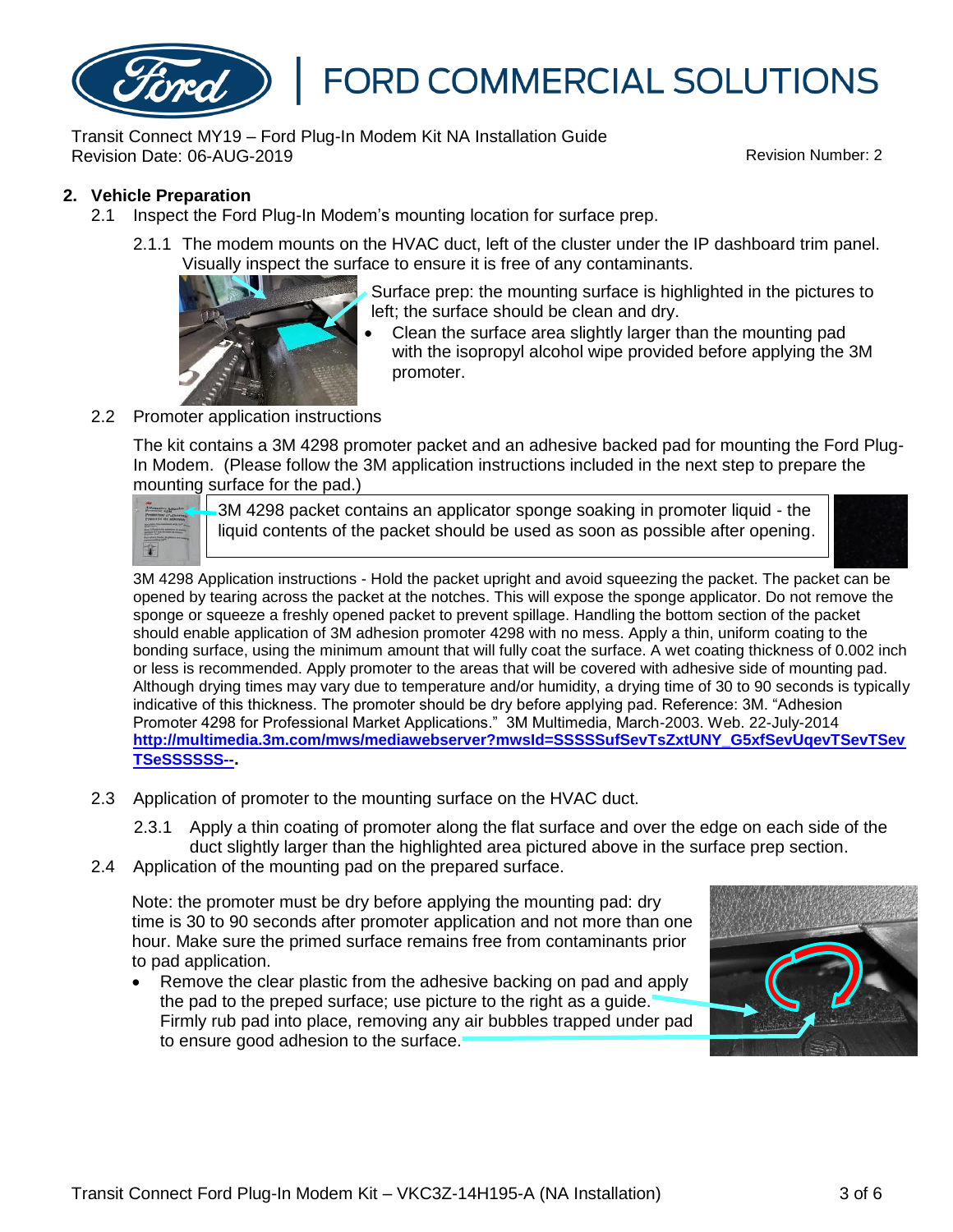Transit Connect MY19 – Ford Plug-In Modem Kit NA Installation Guide Revision Date: 06-AUG-2019 Revision Number: 2

### **3. Ford Plug-In Modem Kit 3-Way Harness Routing and Connections**

#### 3-Way Harness:

- Ford Plug-In Modem (modem) Connector
- Smart Data Link Connector (SDLC) **Connectors** 
	- o SDLC female connector
	- $\circ$  SDLC male connector.
- 3.1 The 3-Way harness is installed in the driver side foot well from the GWM up to the HVAC duct.
	- 3.1.1 Install the 3-Way harness.
		- Connect the SDLC female connector to the GWM.
		- Connect the SDLC male connector to the vehicle harness electrical connector disconnected from the GWM earlier.

**Note:** Connections to the GWM and vehicle harness are **critical.** Please insure secure connection before performing an ignition on and engine start.

- Route the harness modem connector up through the IP (use wire pull to assist) into the IP cavity; windshield side of the duct.
	- o Connect the harness modem connector to the Ford Plug-In Modem.
	- o Secure modem and harness modem connector with a tie strap (see pictures below.)

• Position the tie strap on the labeled surface of modem with the strap's head at the edge of the harness modem connector.

Wrap the free end of the tie strap around the modem and through the center of the connector without pinching wires.

The modem has a status LED used to check connectivity. The two key colors/significance are:

- White modem has power
- Blinking green modem is receiving and transmitting vehicle data. (Requires engine start.)

**Note:** If the LED does not light up check each harness connection

#### **4. Ford Plug-In Modem Installation**

The Ford Plug-In Modem has two strips of dual lock attached to the modem case; the dual lock side attaches to the mounting pad; maintain separation between dual lock and mounting pad until modem is in its final position. (Use a slip of paper to assist with separation.)

4.1 Install the Ford Plug-In Modem on the duct.











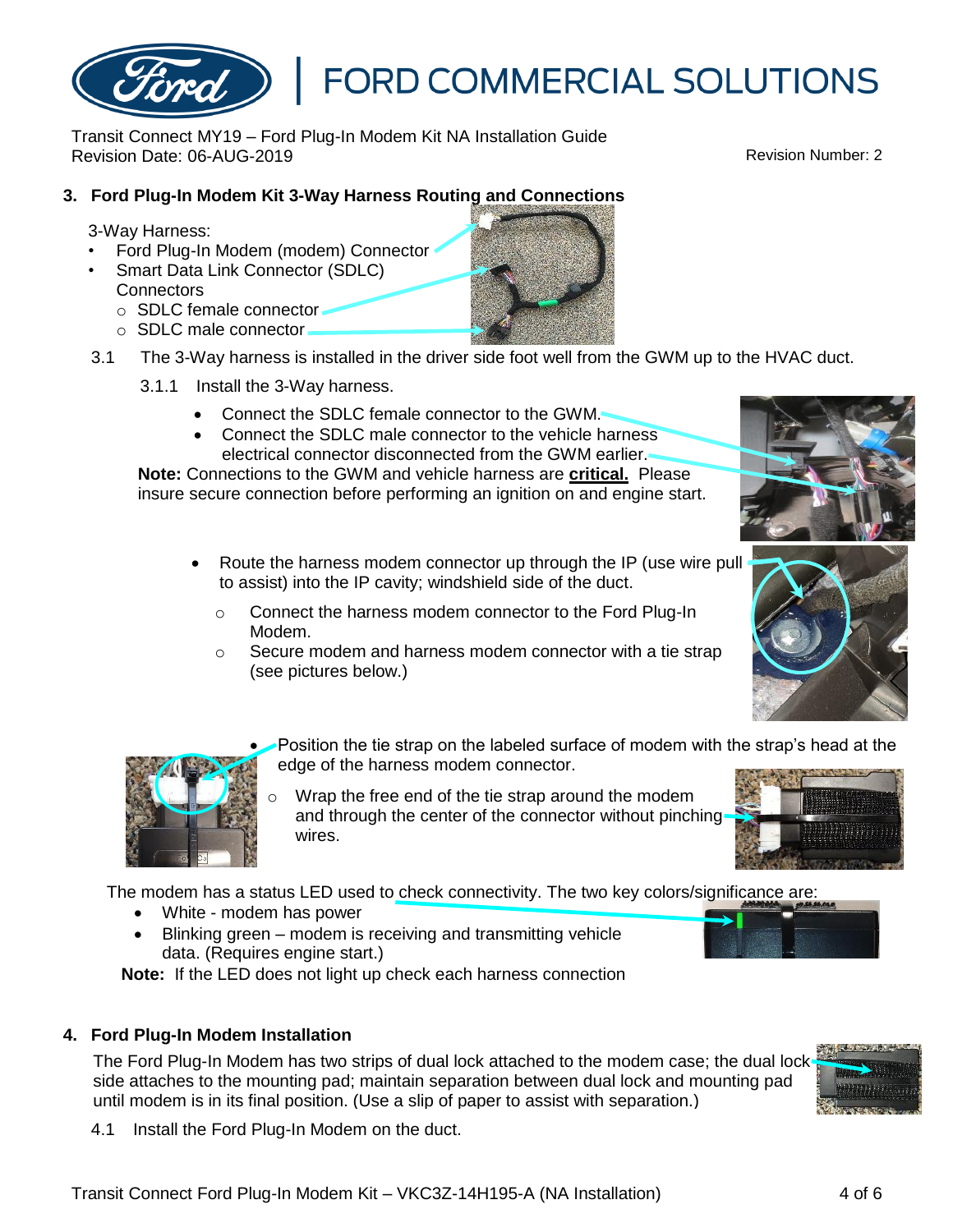

Transit Connect MY19 – Ford Plug-In Modem Kit NA Installation Guide Revision Date: 06-AUG-2019 Revision Number: 2

- Position the modem over the pad.
	- o (Hint: Use paper to cover mounting pad until modem is in the correct position then slip paper out.)
- Fasten the modem to the loop with the harness routed in to the right (see picture on right.)
	- o Press modem down into place and wiggle modem down into pad.



### **5. Ford Plug-In Modem Validation Process**

Validation of proper installation and confirmation that the Ford Plug-in Modem is receiving and transmitting data depends on both GPS and cellular network strength.

- To complete validation technicians will need access to the internet and the VIN and the Plug-in Modem ESN. The Plug-in Modem ESN is located on top of the Modem
- Finally, validation requires that the vehicle to be keyed on. If the vehicle has been off for more than 15 minutes, please complete step 5.2 before attempting validation
- 5.1 Insert the key into the ignition.
- 5.2 Start the engine.
	- Turn the ignition on,
	- Start the engine,
	- Run engine for 30 seconds, and
	- Turn the ignition to "Off". Wait up to 15 minutes with engine off before restarting (Modem vehicle configurations are down loaded in modem light sleep mode)
- 5.3 Access validation website: <https://cdvt.ford.com/>
- 5.4 Input VIN and ESN. If installation validation is successful, the website return screen will display all green indicators. Proceed to Step 5.7
- 5.5 If validation was not successful, please follow the following steps in order:
	- Step 1: Wait 30 seconds, re-enter the required information and submit again, if successful proceed to Step 5.7
	- Step 2: Verify that all of the electrical connector connections are fully inserted and secure. Follow the validation steps again beginning at Step 5.2, if successful proceed to Step 5.7
	- Step 3: If the plug-in modem has power and the modem display has a blinking green light, please ensure that the vehicle is in a location where its GPS location can be determined and there is a strong cellular signal. Turn the vehicle on and let it run for an extended period (5-7 minutes) before turning it off. Follow the validation steps beginning at Step 5.4, if successful proceed to Step 5.7
- 5.6 Remove the Ford Plug-in Modem Kit hardware and install a new Ford Plug-in Modem Kit (modem and 3-way harness). Begin the validation process again at Step 5.2 and/or contact the Ford Commercial Solutions Business Center at the phone number listed on the Warranty Card
- 5.7 Run standard vehicle diagnostics to check if any codes were set during the Ford Plug-In Modem Kit installation. If there are no codes, proceed to next section, if there are codes, clear and retest. If